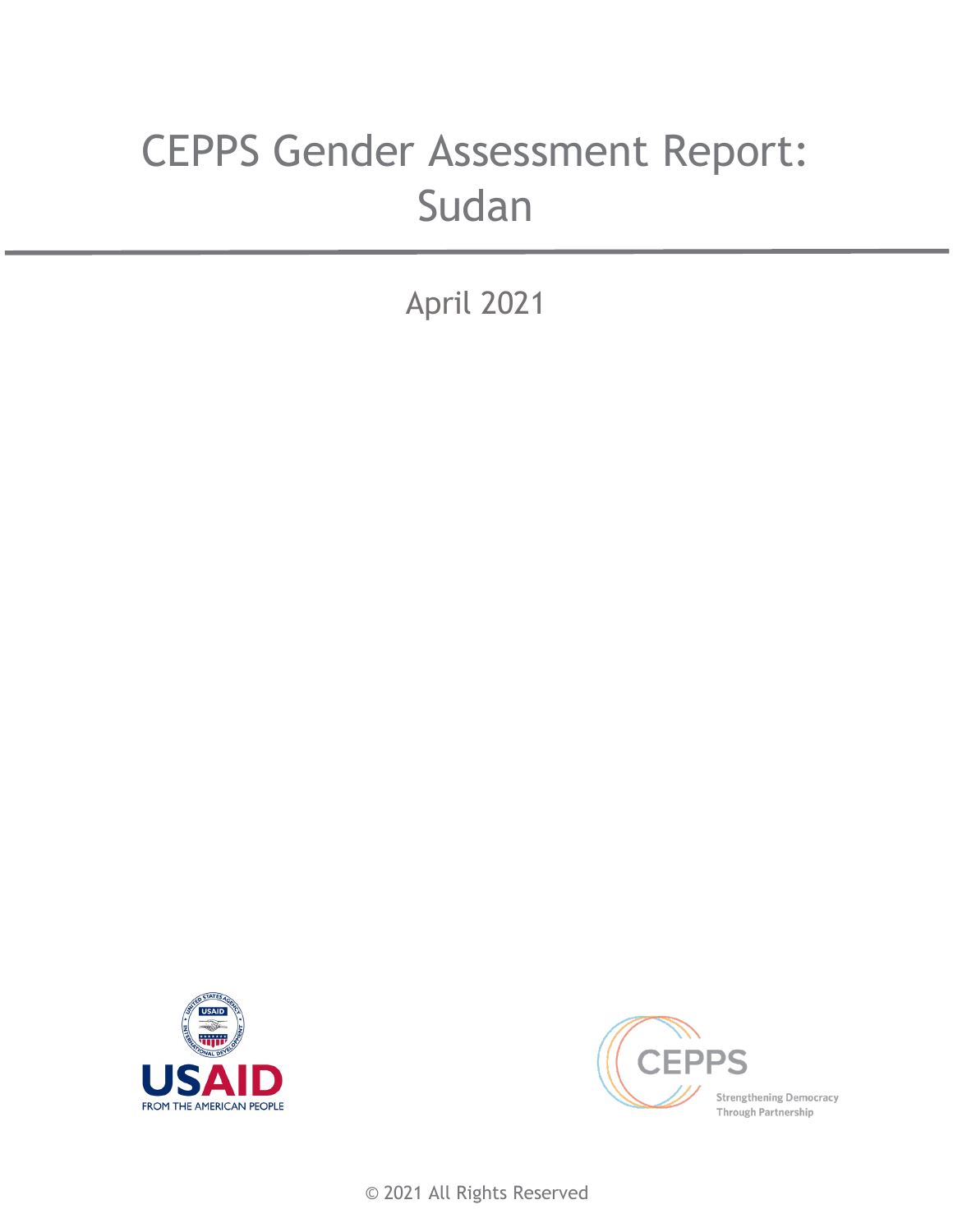*CEPPS Gender Assessment Report: Sudan* Copyright © 2021 CEPPS. All rights reserved.

Permission Statement: No part of this work may be reproduced in any form or by any means, electronic or mechanical, including photocopying, recording, or by any information storage and retrieval system without the written permission of CEPPS.

Requests for permission should include the following information:

- The title of the document for which permission to copy material is desired.
- A description of the material for which permission to copy is desired.
- The purpose for which the copied material will be used and the manner in which it will be used.
- Your name, title, company or organization name, telephone number, fax number, e-mail address and mailing address.

Please send all requests for permission to: CEPPS Administrative Director Attention: 1225 Eye Street NW, Suite 800 Washington, DC 20005

Report prepared by: Deb Landau (CEPPS/IFES), Lisa Kistler (CEPPS/IRI), Molly Middlehurst (CEPPS/NDI), Yara Albraidy (CEPPS/Internews), Tajeldin Adam (CEPPS/Internews), Elizabeth Bleuer (CEPPS/IRI), Gemima Barlow (CEPPS/NDI), Gina Chirillo (CEPPS/IFES), Patrick Clark (CEPPS/IFES), Anna Dolder (CEPPS/IFES), Dalia Abu Hassan Eissa (CEPPS/IFES), Brian Ernst (CEPPS/NDI), Ali Mohammed Ali Hamad (CEPPS/IFES), Sarah Hampton (CEPPS/Internews), Manahil Haroon (CEPPS/NDI) Jared Hays (CEPPS/IFES), Rowa Kodi (CEPPS/NDI), Samia Mahgoub (CEPPS/NDI), Charif Megarbane (CEPPS/Internews), Dickson Omondi (CEPPS/NDI), Sandra Pepera (CEPPS/NDI), and Kathleen Schmermund (CEPPS/IRI)

*Disclaimer: This publication was made possible through the support provided by the United States Agency for International Development (USAID) as part of the Global Elections and Political Transitions Award. The opinions expressed herein are those of the authors and do not necessarily reflect the views of USAID. Any reproduction of all or part of this report must be approved by CEPPS.*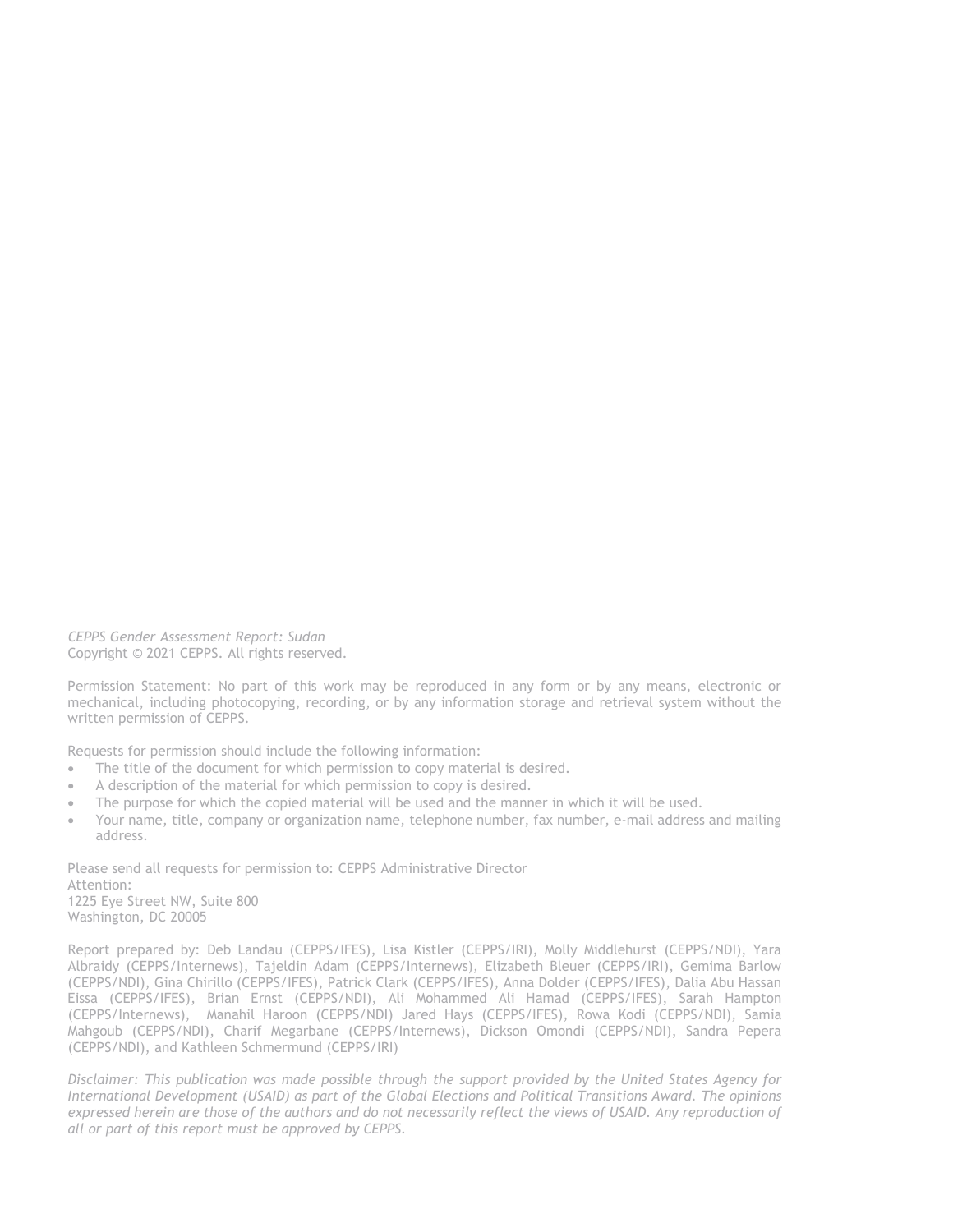# Executive Summary

#### **Program Background and Assessment Purpose**

The purpose of this gender assessment is to provide evidence-based recommendations for strengthening the gender-responsiveness and inclusivity of the transitional elections and electoral cycle in Sudan more broadly, which CEPPS is supporting under the 39-month Improving Electoral Processes for Change in Sudan (IEPP) program. Under the IEPP program CEPPS will enhance the responsiveness and accountability of governance institutions; improve political party inclusiveness and capacity to conduct issue-based, citizen-responsive campaigns; and enhance the participation of citizens, civil society, media and other stakeholders in electoral and political processes.

From December 2020 to April 2021, CEPPS conducted a joint gender analysis using the CEPPS gender analysis methodology. CEPPS partners utilized an inductive, mixed-methods approach through desk-based review, followed by in-country interviews and other qualitative research. This holistic joint analysis looked across the three program objectives, combining the use of tested, rigorous inclusive data collection tools and politically informed analysis to assess the status of women's participation in the electoral process as protestors, voters, candidates, and election administrators, as well as their status in the broader political process as advocates, community mobilizers, peacemakers and more.

Additionally, CEPPS has designed an inclusive monitoring, evaluation, and learning (IMEL) approach to better ensure that an inclusion lens is integrated into all aspects of these processes. As a multidimensional, systematic approach utilized across all aspects of the program lifecycle, inclusion creates more responsive, representative and accountable social and political structures in which all individuals, regardless of identity, are able to fully enjoy their human rights and exercise their rights as citizens. CEPPS employs a multi-faceted technical approach to inclusion that includes the following elements:

CEPPS's technical approach to inclusion requires thinking about our **partners**, **processes**, and **products** and asking key questions about:

- **Who** is included and excluded in the work we do?
- **What** barriers exist that exclude or limit access for different groups or individuals?
- **How** do we eliminate or mitigate barriers and increase access, participation, and representation in our work?
- **What** should we do to increase access and inclusivity in our products/activities/ deliverables? What products/activities/ deliverables would increase access, inclusion, and participation?
- 1) Integrating an inclusive gender analysis into all aspects of program design, implementation, and evaluation that fully considers the ways in which individuals with multiple marginalized identities are uniquely impacted and how this affects both their access and barriers to participation in electoral and political processes;
- 2) Pursuing a dual track programming approach in which gender equality and social inclusion are both mainstreamed across all activities *and* specific activities targeting a particular marginalized group(s) are undertaken; and
- 3) Throughout the project lifecycle, key inclusion questions are consistently asked in the context of the 3 Ps of Inclusion, or our *partners*, *processes*, and *products*, or deliverables.

An IMEL approach, therefore, is grounded in the important questions and issuesthat should be addressed from an inclusion perspective throughout the program lifecycle, beginning with gender and baseline assessments.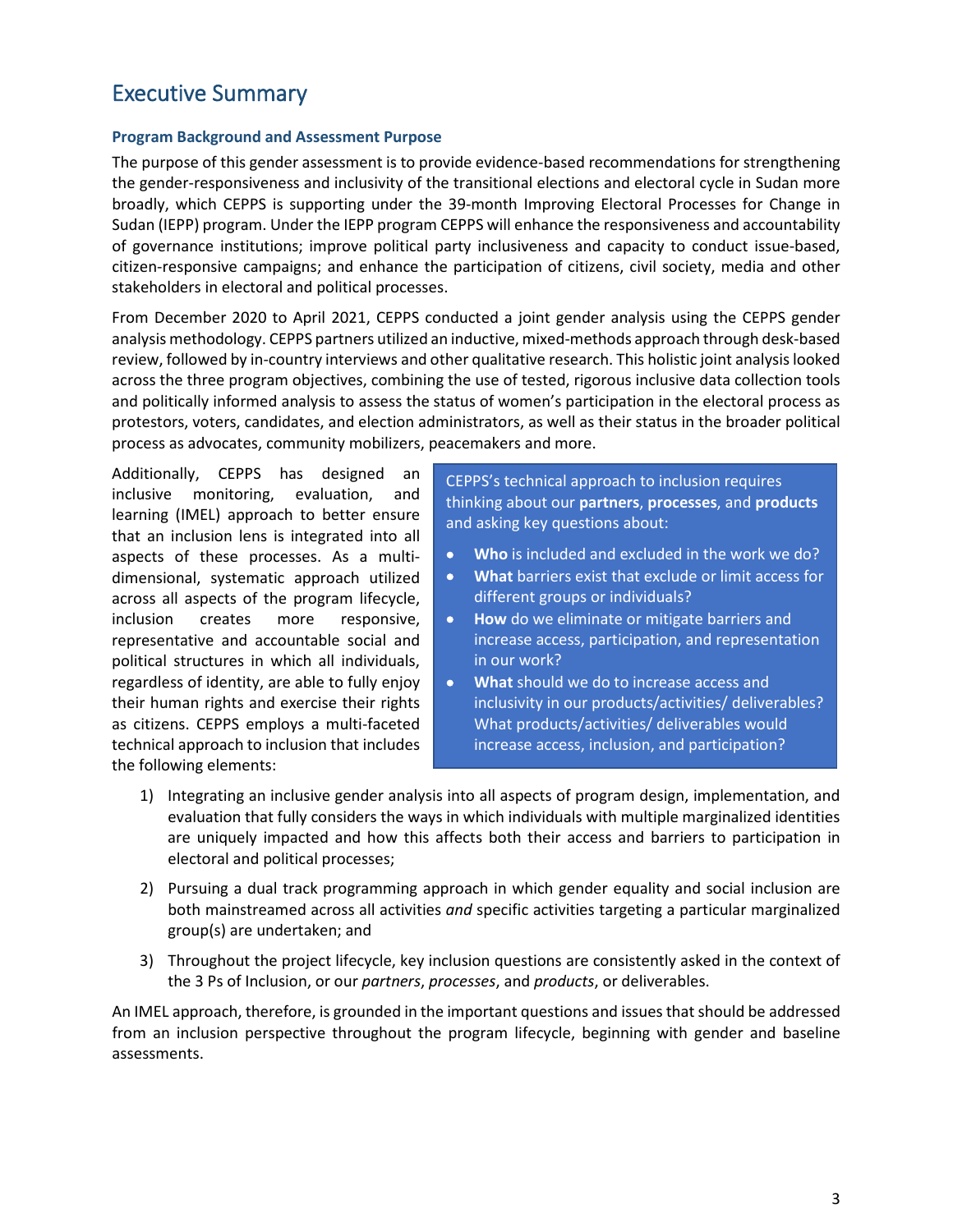#### **The Status of Women and Women's Political Participation in Sudan**

Sudan is currently undergoing an extraordinary process of political transformation. As the Transitional Government undertakes constitutional reforms, the creation of new institutional governance bodies, and the establishment of new political processes, there is opportunity for women to advocate for laws, social norms, and political processes to reverse the exclusion from public, civic, and political life that women faced for over three decades under the former regime and continue to face today.

While women played prominent roles in the protests that toppled the former regime and have long advocated for greater roles for women in public life, a web of overlapping, marginalizing factors continue to restrict women's participation in public life. Traditionally, in Sudan men are expected to play the dominant role in public life and to occupy leadership positions. Women, on the other hand, are expected to perform the domestic duties inside the home. As a result, women are under-represented in leadership roles in the public and private sectors. Moreover, despite women often suffering gender-based violence in political conflicts, especially in the peripheries of the country, they are excluded from local governing bodies and peace negotiations where these conflicts might be addressed. At the same time, the crushing economic crisis plaguing Sudan has disproportionately impacted women, whom law and custom have prevented from owning land and working outside the home. Women remain dependent on men for their livelihoods, even when men migrate away for brighter economic prospects. Their dependence on men is exacerbated by women's restricted access to educational opportunities. While the transitional government has made laudable progress in repealing some of the worst Bashir-era laws targeting women, Sudan has not made progress towards adopting several widely accepted international commitments to gender equality and human rights. What is more, harmful local customs, such as child marriage and female genital mutilation (FGM), still limit women's roles and curtail their opportunities. The recommendations of this assessment, thus, have the potential to yield improvements, even if incremental, that include and go beyond women's participation in public life.

#### **Summary of Findings and Recommendations**

#### *Category: Cross-cutting*

- *Finding 0.1:* Traditionally, women in Sudan arrive at careers in politics through diverse pathways. Some women focus on women's political participation from the start of their careers. Other women focus on social issues and eventually turn to politics and advocacy to try to make more systemic changes, particularly in relation to the challenges that face women.
- *Finding 0.2:* Women had a critical and influential role in the revolution. Their contributions took many forms, created real pressure on the regime, and established women as legitimate actors in political life. This contribution is a source of pride for politically active women in Sudan as well as the basis of their demands for equal inclusion in all aspects of the transitional government moving forward.
- *Finding 0.3:* Women's political activity is challenged by widespread "male mentality".[1](#page-3-0) Women in politics feel that this mentality affects them within their own political party or government body as well as in their interactions with the public. Common examples of male mentality include undue questioning of women's competence for leadership roles, refusal to take women seriously in political roles, and relegating women to superficial positions.

<span id="page-3-0"></span><sup>&</sup>lt;sup>1</sup> "Male mentality" is the wording choice that CEPPS/IRI interviewees overwhelmingly chose to describe this dynamic. Some did use "patriarchy", which is how CEPPS partners best understand this term. However, to keep the integrity of the terminology and not presume a full understanding, the CEPPS partners will retain the language that was used and translated by Sudanese Arabic speakers.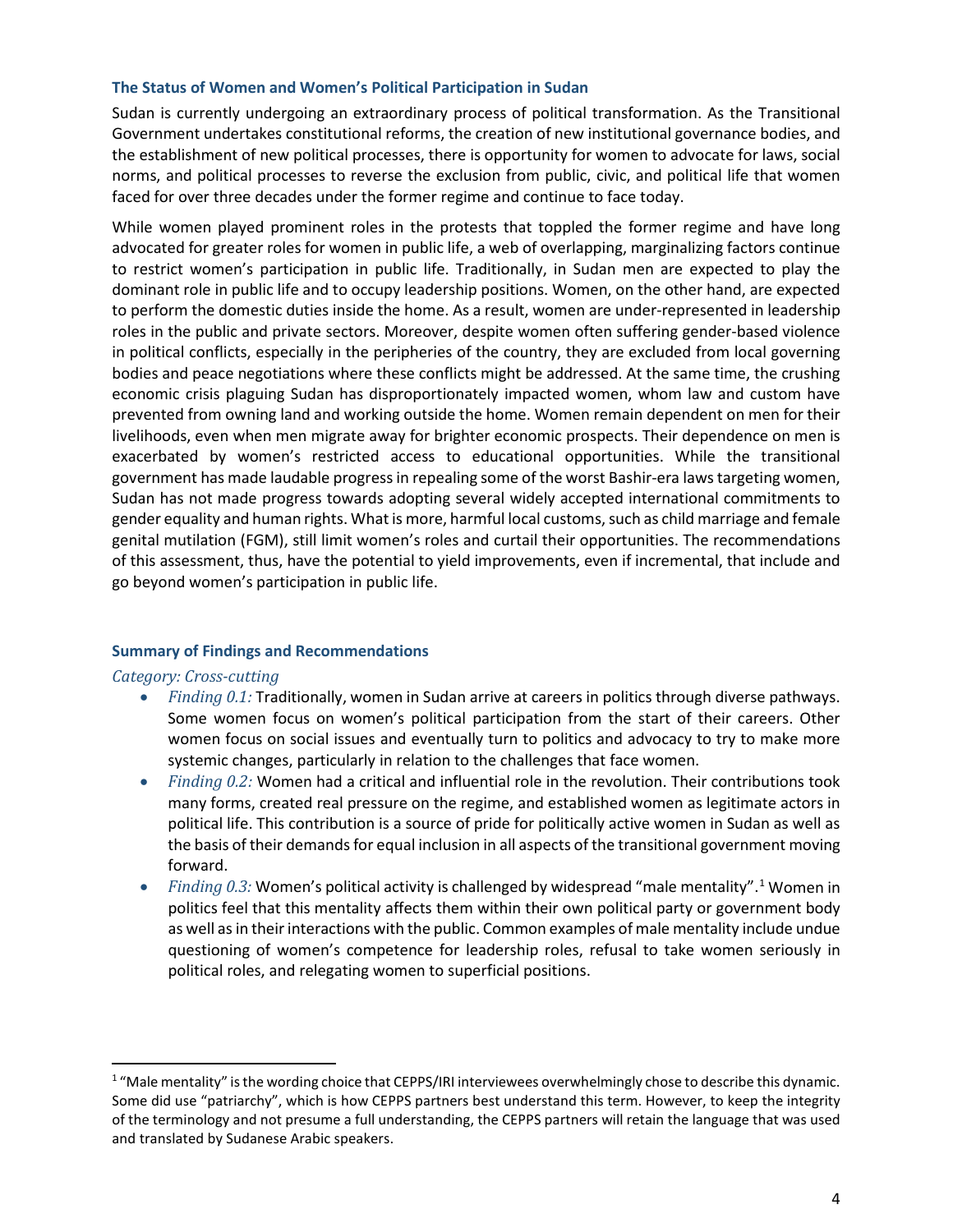• *Finding 0.4:* Women in rural areas, conflict areas, and northern areas have less opportunity to participate in politics versus women in the capital due to poverty, conflict, education, and a stronger patriarchal mentality in these more remote areas.

### *Category: Legal Framework*

- *Finding 1.1:* Sudan has made significant progress in repealing domestic laws that are harmful to women and girls and in ratifying and recognizing international agreements that affirm women's equal rights. Though legal reforms are ongoing, gaps remain in specific implementation and enforcement mechanisms to bolster women's political participation.
- *Finding 1.2:* While Sudan has adopted a quota for women in parliament both in the 2008 Electoral law and in the 2019 Constitutional Charter, the quotas are too narrow and have not been effectively enforced.

# *Category: Election Administration*

- *Finding 2.1:* Similar to other aspects of political and electoral processes, women have been excluded from election administration and management. The majority of key informants stated that it will be critical for women to have meaningful participation in all aspects of the electoral process.
- *Finding 2.2:* The majority of interviewees agreed that the new electoral framework, including the new EMB law, must include gender considerations in all aspects of election administration and management. This framework should provide a clear mandate for the commission and sufficient funding to integrate gender throughout the commission's work.
- *Finding 2.3:* Women in Sudan lack trust in the electoral system and election administration, given Sudan's history of contested and controversial elections and authoritarian governance. It is critical that the newly formed election commission is independent and demonstrates its neutrality and transparency to gain citizen trust in the election process.

### *Category: Voter Registration*

- *Finding 3.1:* Obtaining required legal identification documents for voter registration is an obstacle for women's participation in elections and politics. These challenges are exacerbated for women in marginalized groups, including women in conflict, women in rural regions, and IDP women.
- *Finding 3.2:* Women, especially in rural and conflict-affected areas, face disproportionate barriers to voter registration as they often lack access to transportation, financial or other resources to go to voter registration centers.
- *Finding 3.3:* Lack of awareness of and mistrust in the electoral process has meant that women have low or no awareness of the requirements to register to vote.

#### *Category: Civic and Voter Education*

- *Finding 4.1:* In previous elections, voter and civic education initiatives were inadequate in reaching women and did not sufficiently include gender considerations such as social and cultural barriers.
- *Finding 4.2:* Low literacy and language diversity were identified as major barriers to women's access to key voter registration and election information, especially for women living in rural areas.
- *Finding 4.3:* Radio and TV were identified as the best media platforms to reach women in civic and voter education campaigns. However, interviewees noted that creative forms of communication that take into account linguistic, educational, age and other intersectional barriers will better tailor awareness raising efforts to the unique needs and challenges of women.

#### *Category: Political Parties*

• *Finding 5.1:* Women in political parties, government, and civil society perceive political parties in Sudan as having done little to promote women to influential party positions or to invest in policies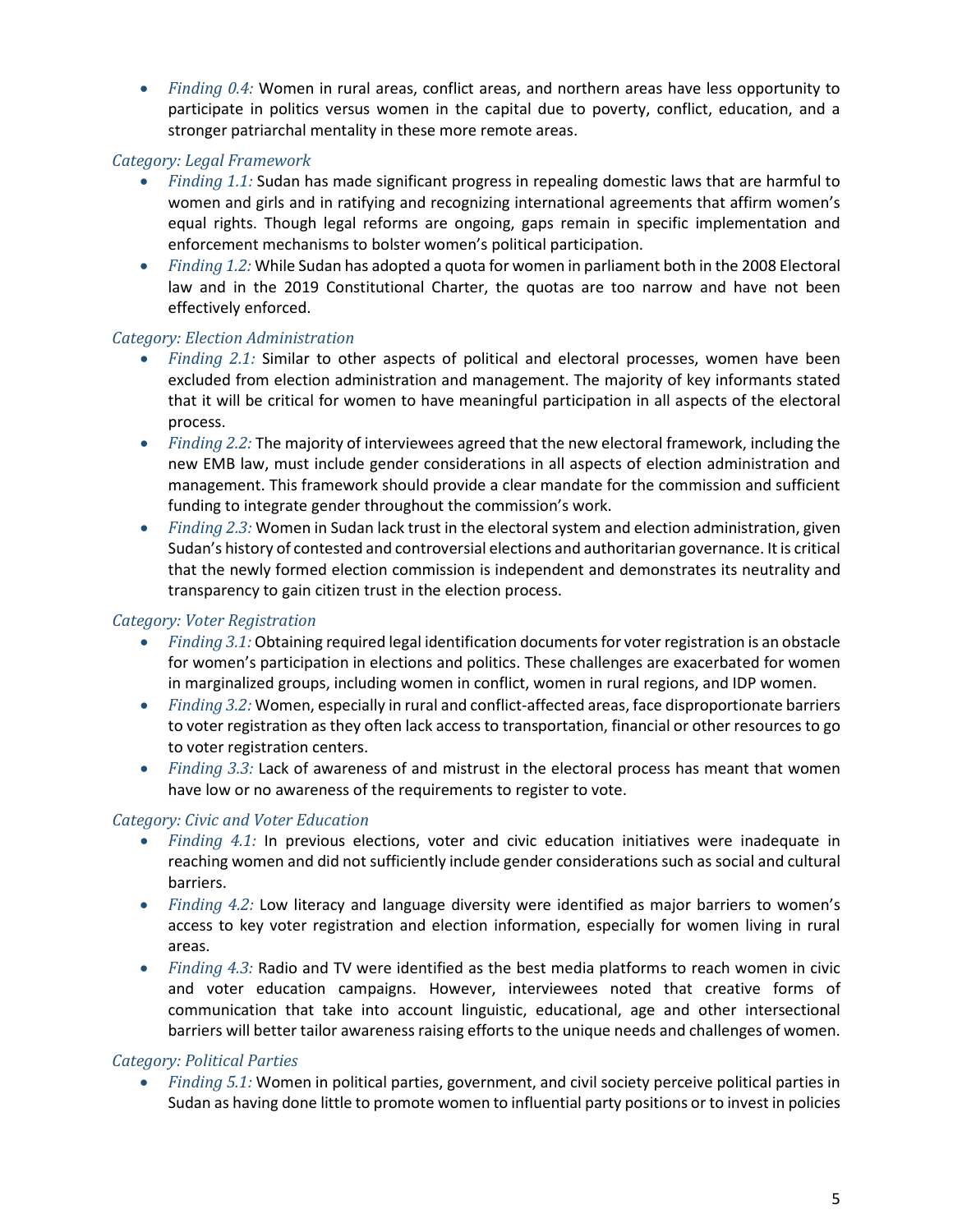pertinent to women. Civil society widely distrusts political parties and generally avoids them when working on gender equality issues.

• *Finding 5.2:* The transitional period is an opportunity to enhance women's participation, capacity, and the commitment of political parties to the inclusion of women's leadership and perspectives.

# *Category: Civil Society*

- *Finding 6.1:* Women in civil society have extensive skills and past experience working with communities on issues pertinent to women in Sudan. Women in civil society have immense leadership skills and are highly motivated to increase women's participation in political life and propose gender equitable policy. In spite of these efforts, women in civil society have been sidelined from participating in formal roles in the transitional government, and they are demanding increased inclusion.
- *Finding 6.2:* Civil society is the largest advocate for women's participation in politics, providing expert knowledge to transition processes, and monitoring the transitional government's implementation of reforms related to issues that impact the lives of women and girls in Sudan.
- *Finding 6.3:* Unsurprisingly given the diversity of the population, there are divisions within and among politically active women in Sudan. These divisions manifest in the competition among politically active women for the small number of formal roles in politics, the absence of shared agendas, and differing priorities for women from the different groups and regions of Sudan.

#### *Category: Election Observation*

• *Finding 7.1:* Ongoing conflict and insecurity in some regions in Sudan will make it challenging for women to safely participate in elections and difficult for observers to effectively monitor preelection and election-day activities. Gender-based violence and limitations on women's mobility due to insecurity and patriarchal gender and religious norms are also likely to limit women's access to polls. Online violence against women in politics, gendered disinformation and violence that occurs within the private sphere are areas that are under-explored or historically difficult to gather data on and will need focused attention in the upcoming election.

#### *Category: Electoral Dispute Resolution*

• *Finding 8.1:* There has been no formal electoral dispute resolution process in previous elections in Sudan. Further, women have not had equal access to tribal dispute processes that are available, especially, in rural areas. Where they have had, they are unlikely to have been treated as equal to men before the law.

#### *Category: Gender-Based Violence*

- *Finding 9.1:* Though some important changes to legal frameworks have begun to challenge and change the violence and harassment women experienced under the al-Bashir regime, genderbased violence remains a pervasive issue in Sudan, stoked by patriarchal gender norms and ongoing conflict.
- *Finding 9.2:* Gender-based violence particularly in conflict areas has reproduced longstanding racial hierarchies and entrenched discrimination of different groups of women including by police and security forces.

#### *Category: Governance and Representative Institutions*

• *Finding 10.1:* Despite strong networks of women's rights organizations and women's leadership throughout the political transition, women's participation and leadership in formal institutions in Sudan remains low. There are currently few or very weak official mechanisms responsible for enforcing gender policy and legal frameworks for gender equality, which makes equal gender participation in parliament, the cabinet, the TLC, and other government entities unlikely to succeed in implementation.